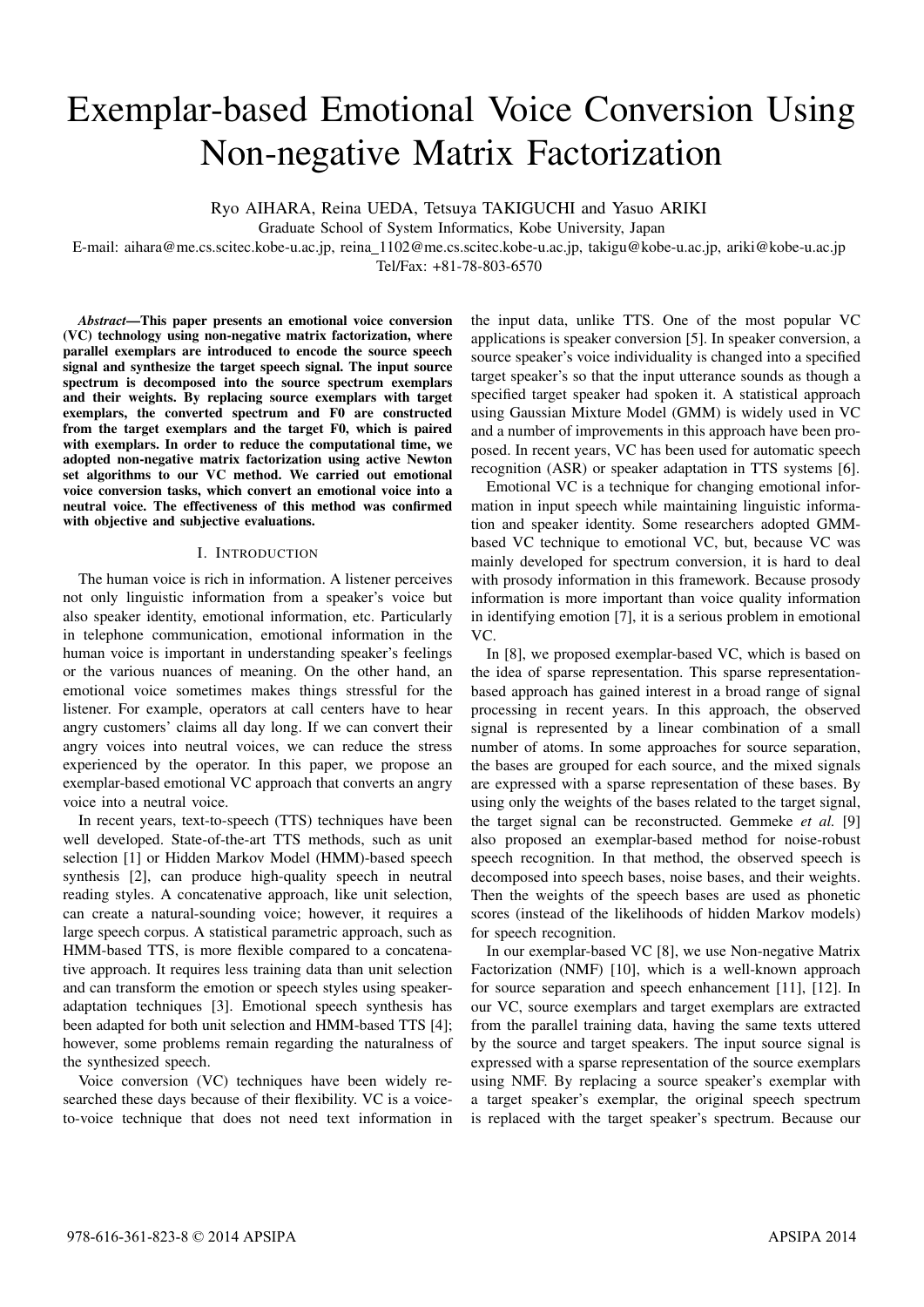approach is not a statistical one, we assume that our approach can avoid the over-fitting problem and create a natural voice.

In this paper, we introduce a preliminary demonstration of emotional VC using NMF where input emotional spectra are converted to neutral spectra and prosody. In this paper, we used the active-set Newton algorithm for NMF [13], which decreases the computational time compared to conventional NMF. The effectiveness of this method was confirmed with objective and subjective evaluations.

The rest of this paper is organized as follows: In Section 2, related works are introduced. In Section 3, the NMF algorithm is explained. In Section 4, our proposed method is described. In Section 5, the experimental data are evaluated, and the final section is devoted to our conclusions.

# II. RELATED WORKS

#### *A. Conventional Voice Conversion*

The statistical approaches to VC are most widely studied [5], [14], [15]. Among these approaches, the GMM-based mapping approach [5] is widely used. In this approach, the conversion function is interpreted as the expectation value of the target spectral envelope. The conversion parameters are evaluated using Minimum Mean-Square Error (MMSE) on a parallel training set. A number of improvements in this approach have been proposed. Toda *et al.* [16] introduced dynamic features and the global variance (GV) of the converted spectra over a time sequence. Helander *et al.* [17] proposed transforms based on partial least squares (PLS) in order to prevent the over-fitting problem associated with standard multivariate regression. There have also been approaches that do not require parallel data that make use of GMM adaptation techniques [18] or eigen-voice GMM (EV-GMM) [19], [20].

# *B. Exemplar-based Voice Conversion*

In [8], we proposed exemplar-based VC using NMF. In this approach, the input spectrum is converted by replacing the source speaker's exemplar with the target speaker's exemplar. In [21], we proposed advanced NMF-based VC using a phoneme-categorized dictionary. By using this method, we can improve the naturalness of the converted sound.

Our exemplar-based VC has noise robustness [8]. The noise exemplars, which are extracted from the before- and afterutterance sections in an observed signal, are used as the noise dictionary, and the VC process is combined with an NMF-based noise-reduction method. In [22], we proposed multimodal VC using NMF. By using visual features which are combined with audio spectra, we can improve the noise robustness of our NMF-based VC.

On the other hand, NMF is one of the clustering methods. In our exemplar-based VC, if the phoneme label of a source exemplar is given, we can discriminate the phoneme of the input signal by using NMF. In [23], we proposed assistive technology for articulation disorders by using this function of our exemplar-based VC. From these applications, we assume that our exemplar-based VC using NMF is a flexible method that can be applied to many important tasks.

In addition, the computational time of NMF-based VC is one of its shortcomings compared to other VC methods. In this paper, we adapted the active-set Newton algorithm for NMF for our VC method, which has computational time that is 8 times faster than conventional NMF.

## *C. Emotional Voice Conversion*

Mori *et al.* [24] proposed an F0 synthesis method for using subspace constraint in prosody. They assume that the combination of the number of syllables and accent type in Japanese determines the correlative dynamics of prosody. They employed principal component analysis and converted a word in each subspace, which is determined by its syllables and accent type. Wu *et al.*[25] proposed a hierarchical prosody conversion. The pitch contour of the source speech is decomposed into a hierarchical prosodic structure consisting of sentence, prosodic word, and sub-syllable levels.

Kawanami *et al.* [26] applied GMM-based spectrum conversion to emotional spectrum conversion. Veaux *et al.* [27] proposed an F0 conversion system based on GMM. However, because these methods convert only one feature in the human voice, some emotions were not converted well. In [28], we proposed GMM-based emotional VC that includes both voice quality and prosody. However, this method needs to deal with input speech F0 for each syllable unit. This shortcoming is not suited well to VC because, in most situations using VC, there is no text information in the input data.

In this paper, we introduce NMF-based emotional spectrum and prosody conversion. In this framework, an F0 syllable split is not necessary because F0 is converted based on the estimated exemplar of the target spectrum.

# III. NON-NEGATIVE MATRIX FACTORIZATION

#### *A. Formulation of NMF*

NMF is one of the approach of sparse coding. In the idea of sparse coding, the observed signal is represented by a linear combination of a small number of bases.

$$
\mathbf{v}_l \approx \sum_{j=1}^J \mathbf{w}_j h_{j,l} \tag{1}
$$

 $v_l$  represents the *l*-th frame of the observation (input).  $w_j$ and  $h_{j,l}$  represent the *j*-th basis and the weight, respectively. In this paper, each basis denotes the exemplar of the spectrum. In NMF, the weight  $h_{i,l}$  is constrained to non-negative. (1) can be rewritten by using matrix-vector product as follows,

$$
\mathbf{v}_l \approx \mathbf{W} \mathbf{h}_l. \tag{2}
$$

 $\mathbf{W} = [\mathbf{w}_1 \dots \mathbf{w}_J]$  and  $\mathbf{h}_l = [h_{1,l} \dots h_{J,l}]^T$  are the collection of the bases and the stack of weights. In this paper, the collection of exemplar **W** and the weight vector  $h_l$  are called the 'dictionary' and 'activity', respectively. When the weight vector  $\mathbf{h}_l$  is sparse, the observed signal can be represented by a linear combination of a small number of bases that have non-zero weights. (2) is expressed as the inner product of two matrices using the collection of the frames or bases.

$$
\mathbf{V} \quad \approx \quad \mathbf{WH} \tag{3}
$$

$$
\mathbf{V} = [\mathbf{v}_1, \dots, \mathbf{v}_L], \ \mathbf{H} = [\mathbf{h}_1, \dots, \mathbf{h}_L]. \tag{4}
$$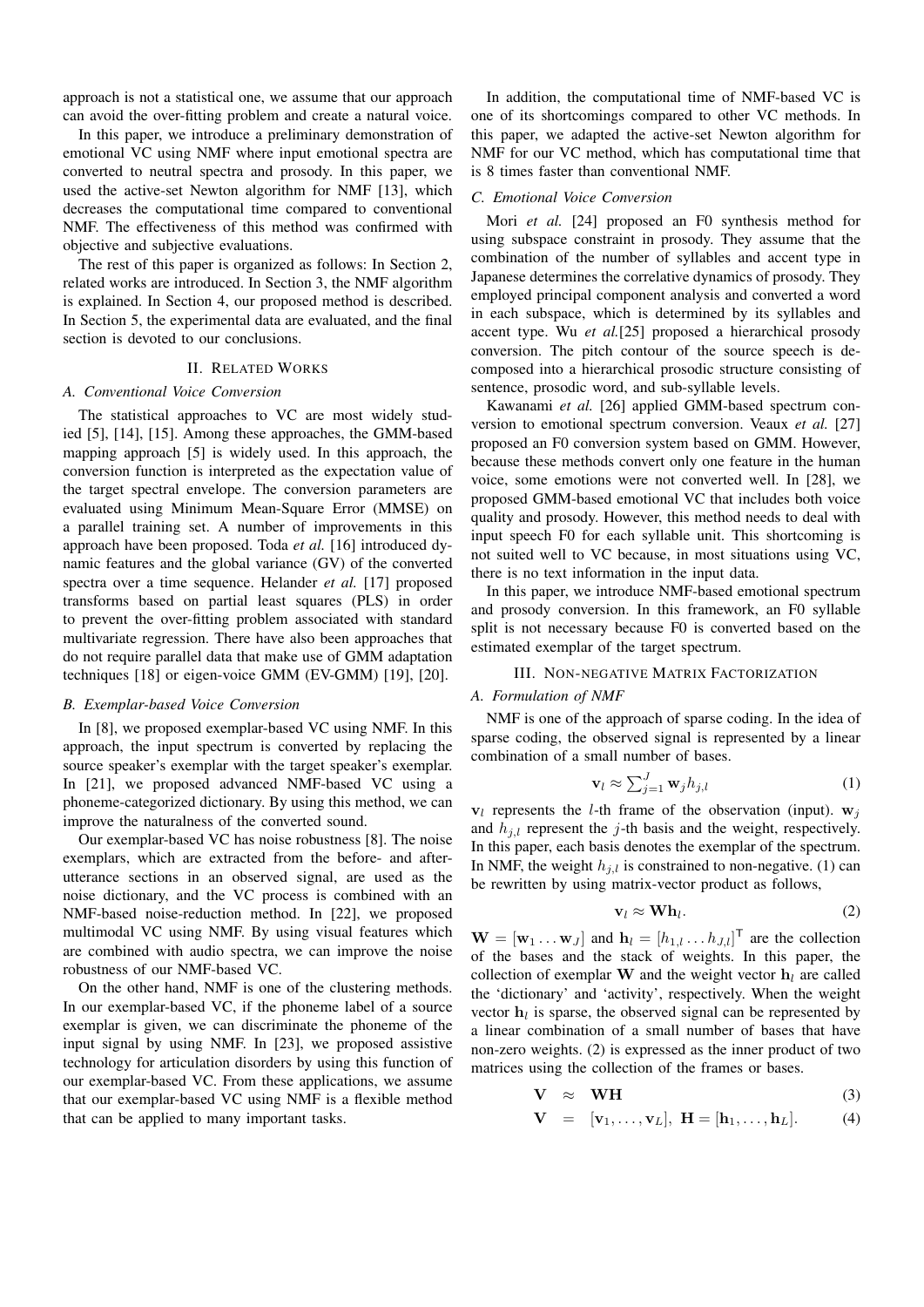*L* represents the number of the frames. **H** is a joint matrix of **h***l* , which is called 'activities' in this paper.

**H** is estimated based on NMF with the sparse constraint that minimizes the following cost function,

$$
f(\mathbf{H}) = d(\mathbf{V}, \mathbf{W}\mathbf{H}) + \lambda ||\mathbf{H}||_1 \ s.t. \ \mathbf{H} \ge 0.
$$
 (5)

The first term is the Kullback-Leibler (KL) divergence between **V** and **WH**. The second term is the sparse constraint with the L1-norm regularization term that causes **H** to be sparse.  $\lambda$  represents the weight of sparsity constraint. The KL divergence is defined as

$$
d(\mathbf{x}, \mathbf{y}) = \sum_{d} (x_d \log(y_d/x_d) - x_d + y_d). \tag{6}
$$

# *B. Algorithm for NMF*

When **W** or **H** is fixed, (6) is convex in **H** or **W**. In this paper, **W** is fixed as the source dictionary and our object is to estimate **H**. Many algorithms adopt an alternating minimization approach.

Lee *et al.* [10] proposed a standard method for minimizing (6). This method iteratively updates the following equation which alternately induces a descent in **H**.

$$
\mathbf{H}_{n+1} = \mathbf{H}_n \cdot * (\mathbf{W}^{\mathsf{T}}(\mathbf{V}./(\mathbf{W}\mathbf{H}_n)))
$$

$$
./(\mathbf{W}^{\mathsf{T}}\mathbf{1}^{D \times L} + \lambda \mathbf{1}^{D \times L})
$$
(7)

*.∗* and *./* denote element-wise multiplication and division, respectively. Because this update rule is derived from the expectation-maximization (EM) algorithm, this method is referred as EM-NMF.

The state-of-the-art-algorithm of NMF using KL-divergence is the active-set Newton algorithm (ASNA) proposed by Virtanen *et al.* [13]. This algorithm can reach a much lower divergence than EM-NMF, and is up to 8 times faster. In this paper, we applied this algorithm to exemplar-based VC. The EM-NMF algorithm requires more iteration to converge as the dictionary size increases. ASNA adds bases to an active set until the observation is adequately explained. In [13], experimental results indicate that ASNA is effective to estimate activities from a large-size dictionary. Since our source dictionary size is much larger than the other method using NMF [11], [12], ASNA is suited to our VC.

With active-set, it updates a set of active bases from a dictionary that has non-zero weights. For initialization, the basis that is most relative to the input observation vector is added to the active set. Newton's method is applied iteratively in order to estimate the weight of the active set. In each iteration, the most relative basis, that is not in the active set, is added to the active set. When the weight of a basis reaches to zero, the basis is removed. The detailed algorithm is explained in the following section.

# IV. EMOTIONAL VOICE CONVERSION USING NMF

# *A. Basic Idea*

Fig. 1 shows the basic approach of our exemplar-based VC, where *D, L,* and *J* represent the number of dimensions,

frames, and bases, respectively. Our VC method needs two dictionaries that are phonemically parallel. **W***<sup>s</sup>* represents a source dictionary that consists of the source speaker's exemplars and **W***<sup>t</sup>* represents a target dictionary that consists of the target speaker's exemplars. These two dictionaries consist of the same words and are aligned with dynamic time warping (DTW) just as conventional GMM-based VC is. Hence, these dictionaries have the same number of bases.

This method assumes that when the source signal and the target signal (which are the same words but spoken by different speakers) are expressed with sparse representations of the source dictionary and the target dictionary, respectively, the obtained activity matrices are approximately equivalent. Fig. 2 shows an example of the activity matrices estimated from a Japanese word "ikioi" ("vigor" in English), where one is uttered by a male, the other is uttered by a female, and each dictionary is structured from just one word "ikioi" as the simple example.

As shown in Fig. 2, these activities have high energies at similar elements. For this reason, we assume that when there are parallel dictionaries, the activity of the source features estimated with the source dictionary may be able to be substituted with that of the target features. Therefore, the target speech can be constructed using the target dictionary and the activity of the source signal as shown in Fig. 1.



Fig. 1. Basic approach of NMF-based voice conversion



Fig. 2. Activity matrices for parallel utterances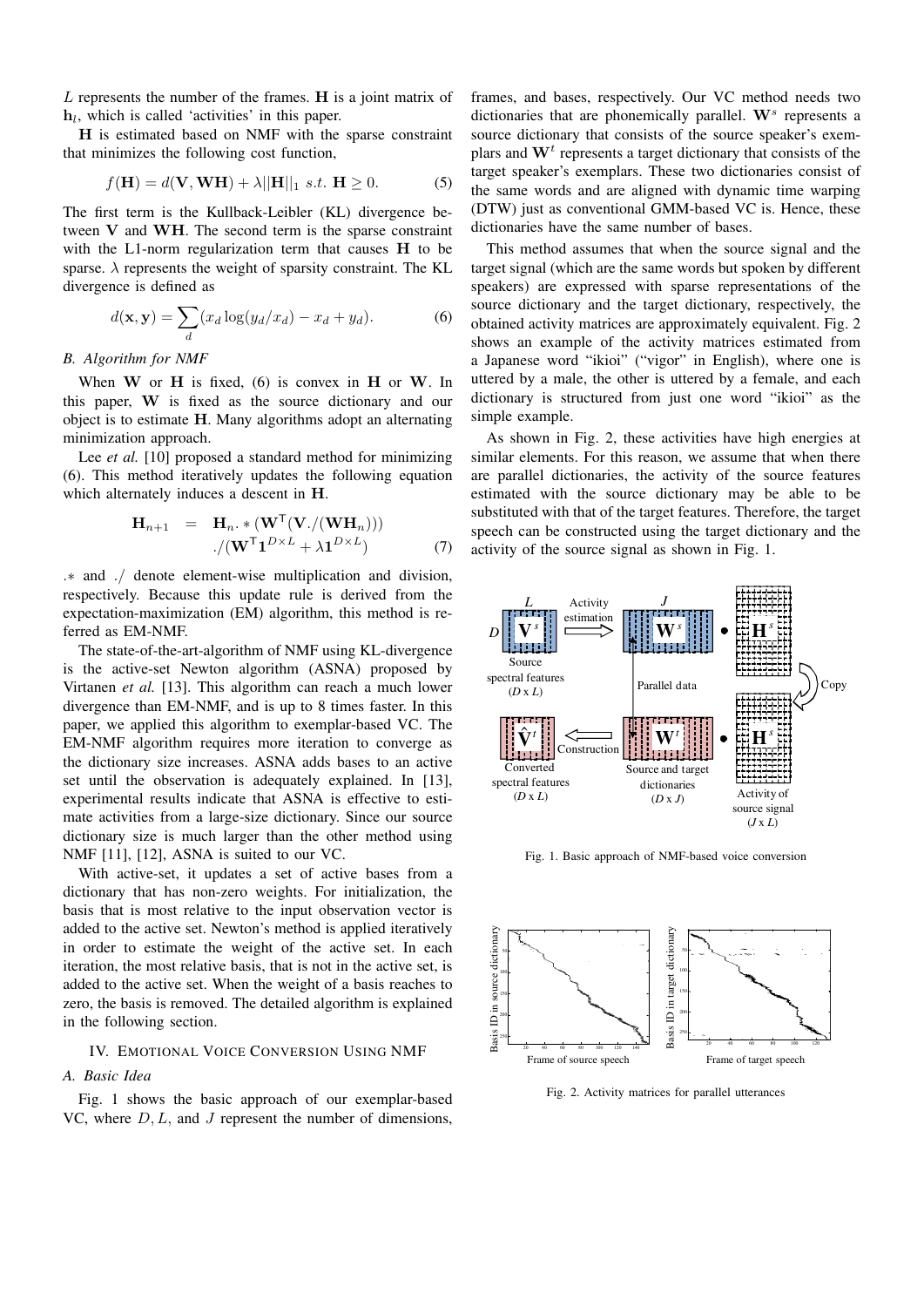# *B. Dictionary Construction*

In order to make a parallel dictionary, some pairs of parallel utterances are needed, where each pair consists of the same text. Fig. 3 shows the process for constructing a parallel dictionary.  $\mathbf{W}^s$ ,  $\mathbf{W}^t_{spect}$ , and  $\mathbf{W}^t_{F0}$  represent the source spectrum dictionary, the target spectrum dictionary, the target F0 dictionary, respectively. Emotional utterances are set as source utterances and neutral utterances, which are the same text to emotional utterances, are set as target speeches. Spectrum envelopes and F0 are extracted from source and target utterances using STRAIGHT analysis [29]. Spectrum envelopes are extracted from source utterances. From the target utterances, spectrum envelopes and basic frequencies (F0) are extracted. Extracted features are aligned by using Dynamic Time Wrapping (DTW) so that each feature has the same number of frames. In order to estimate activities, a segment spectrum, which consists of some consecutive frames, is constructed. A segment F0, which consists of some consecutive frames, is constructed to convert F0 precisely. A source spectrum dictionary, target spectrum dictionary, and target F0 dictionary are constructed by lining up each feature extracted from parallel utterances.



Fig. 3. Dictionary construction for emotional voice conversion

# *C. Estimation of Activity*

Input emotional spectrum vector  $v^s$  is represented by a linear combination of basis in the activity set *A* using ASNA-NMF as follows.

$$
\mathbf{v}^s \approx \sum_{j \in A} \mathbf{w}_j^s h_j^s \tag{8}
$$

In order to estimate activity in the active set, a Newton algorithm is used. Before the activity estimation, the source dictionary **W***<sup>s</sup>* is normalized to unity norm, and input spectra **V***<sup>s</sup>* are normalized for each frame so that the sum of the magnitudes over frequency bins equals unity.

First, the active set is initialized with a single basis from the source dictionary minimizes (5) where the weight of each basis that minimizes the following equation,

$$
h_j^s = \frac{\mathbf{1}^\mathsf{T} \mathbf{v}^s}{\mathbf{1}^\mathsf{T} \mathbf{w}_j^s + \lambda}.
$$
 (9)

The basis that gives the lowest weight (9) is added to the active set and the corresponding weight is used as its activity.

The active set is updated by adding the most promising basis not in the active set yet. In other words, it involves adding a basis that has the most negative partial derivative of (5) with respect to  $h_j$  given as

$$
\frac{\partial f(\mathbf{h}^s)}{\partial h_j^s} = \mathbf{w}_j^{s\mathsf{T}} (1 - \frac{\mathbf{v}^s}{\mathbf{W}^s \mathbf{h}^s}) + \lambda.
$$
 (10)

The weight of the added basis is initialized with a small value 10*−*<sup>15</sup>. If all partial derivatives are positive, no basis is added to the active set.

Next, the weights of bases in the active set are updated. The gradient of the cost function (5) with respect to the activities of the active bases is calculated as follows

$$
\nabla_{\mathbf{h}_A^s} = \mathbf{W}_A^s \mathbf{I} \left( \mathbf{1} - \text{diag}(\frac{\mathbf{v}^s}{\mathbf{W}_A^s \mathbf{h}_A^s}) \right) + \lambda. \tag{11}
$$

where  $\nabla_{\mathbf{h}^s_A}$ ,  $\mathbf{W}^s_A$ , and  $\mathbf{h}^s_A$  represent the gradient, bases in the active set, and the activities of bases in the active set, respectively. The Hessian matrix with respect to  $h_A^s$  is calculated as follows;

$$
\mathbf{H}es_A = \mathbf{W}_A^s \mathbf{I} \text{diag}\left(\frac{\mathbf{v}^s}{\left(\mathbf{W}_A^s \mathbf{h}_A^s\right)^2}\right) \mathbf{W}_A^s. \tag{12}
$$

The weights of bases in the active set are updated using the gradient and the Hessian as follows;

$$
\mathbf{h}_{A,n+1}^{s} = \mathbf{h}_{A,n}^{s} - \alpha \mathbf{H} e s_A^{-1} \nabla_{\mathbf{h}_A^s}.
$$
 (13)

 $\alpha$  is a step size which is calculated as follows

$$
\alpha = \min_{r_d>0} r_d \text{ where } \mathbf{r} = \mathbf{h}_A^s / \mathbf{H} e s_A^{-1} \nabla_{\mathbf{h}_A^s}.
$$
 (14)

According to the standard Newton algorithm, the step size is limited to 1. When the activity of the basis in the active set becomes, the basis is removed from the active set. In order to ensure the numerical stability in (12), an identity matrix multiplied by small positive constant 10*−*<sup>9</sup> is added to the Hessian.

# *D. Spectrum and Prosody Conversion*

The target spectrum dictionary  $\mathbf{W}_{spect}^{t}$  is also normalized for each frame in the same way the source dictionary is. By using estimated activities  $H^s$  in (13), the target spectral feature  $\hat{\mathbf{V}}_{spec}^{t}$  is constructed as follows;

$$
\hat{\mathbf{V}}_{spec}^t = \mathbf{W}_{spec}^t \mathbf{H}^s. \tag{15}
$$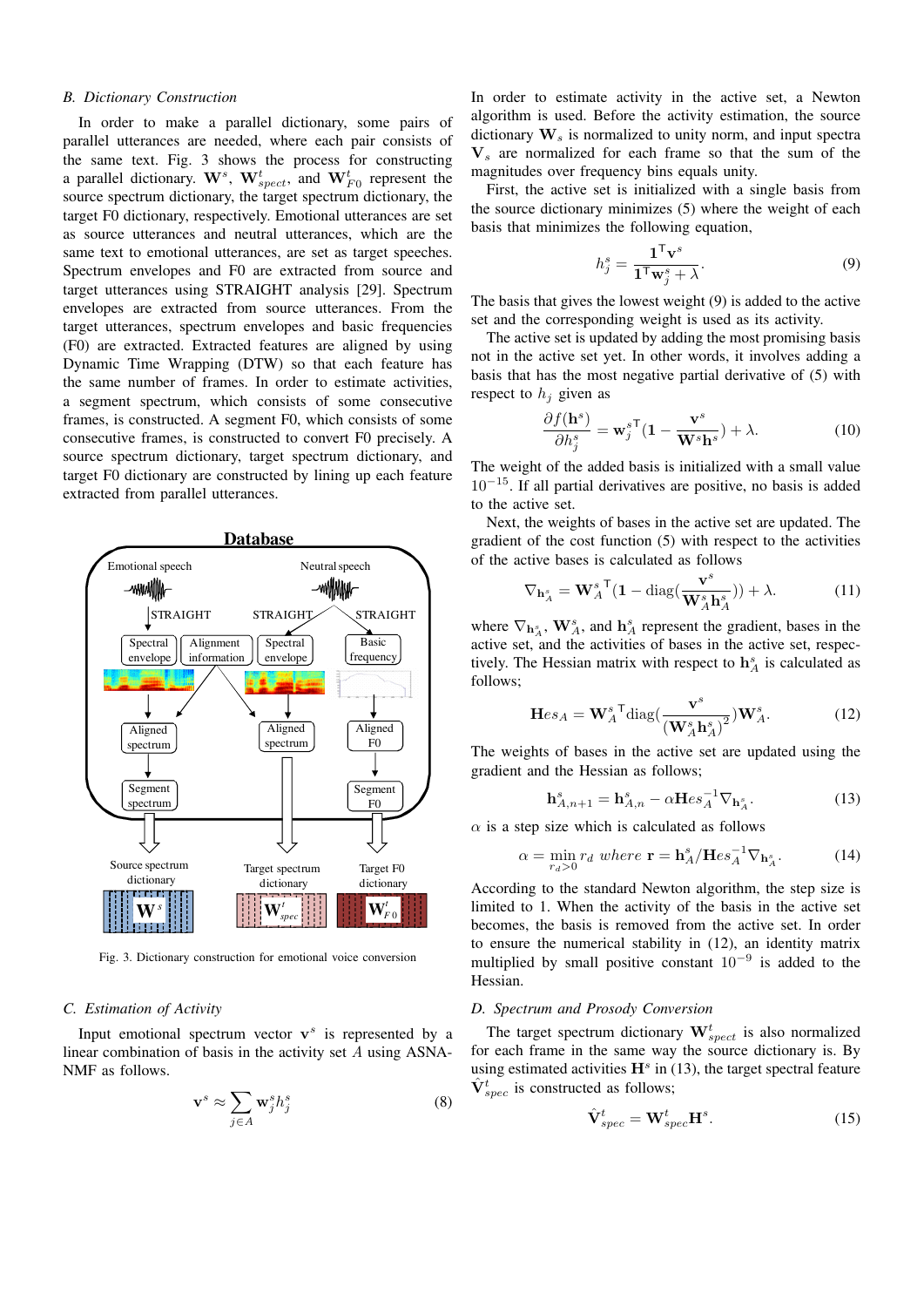Then, the magnitudes of the source signal are applied to the normalized target spectral feature.

For F0 conversion, one single frame is selected from the activity of each basis. Activities for F0 conversion  $\mathbf{H}^s$  are calculated as follows;

$$
\hat{h}_{j,l}^{s} = \begin{cases}\n1 & (h_{j,l} = \max \mathbf{h}_l^{s}) \\
0 & (otherwise)\n\end{cases}
$$
\n(16)

Target F0 is constructed as follows;

$$
\hat{\mathbf{V}}_{F0}^t = \mathbf{W}_{F0}^t \hat{\mathbf{H}}^s. \tag{17}
$$

Then, the segment F0 is converted to a single frame in order to construct the target emotional F0.

#### V. EXPERIMENTAL RESULTS

# *A. Database*

We used a database ofemotional Japanese speech constructed in [26]. From the database, we chose angry and neutral voices. A female professional narrator was asked to read the text set with emotion.

For the test data, 61 Japanese sentences uttered in anger were collected. Fifty sentences from the ATR Japanese phonetically balanced text set [30] were chosen as training data. These 50 sentences are designed to include a minimum phone set of Japanese. All the text are read with angry and neutral voices. In [26], a subjective evaluation shows that the recorded speech contains the target emotion correctly.

# *B. Experimental Conditions*

The proposed method was evaluated on sentence-based VC for one person speaking with emotion. We set anger as the input emotion and neutral as the target emotion. The speech signals were sampled at 12 kHz and windowed with a 25 msec Hamming window every 10 msec. In the method based on NMF, the spectrum extracted by STRAIGHT was used. The number of spectrum dimensions was 513. For the source spectrum, before and after 2 frames were made up as segment spectrum and for target F0, before and after 20 frames were made up as segment F0. The Mel-cepstral coefficient, which was converted from the STRAIGHT spectrum, was used for DTW in order to align temporal fluctuations.

For this paper, objective and subjective evaluations were conducted. In both evaluations, 20 sentences were randomly selected from the test data. In the subjective evaluation, a total of 10 Japanese speakers took part in the test using headphones.

# *C. Objective Evaluation*

Cepstrum distortion represented as the following equation was used for the objective evaluation of spectrum conversion.

$$
CepD = (20/\log 10)\sqrt{2\sum_{d}(c_d^{conv} - c_d^{tar})^2}
$$
 (18)

where  $c_d^{conv}$  and  $c_d^{tar}$  denote the cepstrum coefficients of original/converted and target voice. In this paper, the number of dimensions of the cepstrum coefficients was 24. Fig. 13

shows the result of the cepstrum distortion test. As shown in the figure, both EM-NMF-based VC and the proposed VC method converted an emotional voice to a neutral voice effectively.

Root mean square error (RMSE) was used for the objective evaluation of F0 conversion. Fig. 5 shows RSME results. As shown in the figure, both EM-NMF-based VC and the proposed VC method converted emotional F0 to neutral F0 effectively.

Fig. 6 shows the computational times for estimating activities of one sentence for both methods. As shown in the figure, ASNA-NMF is 8 times faster than EM-NMF.



Fig. 4. Results of cepstrum distortion



Fig. 5. Results of RSME



Fig. 6. Results of computational time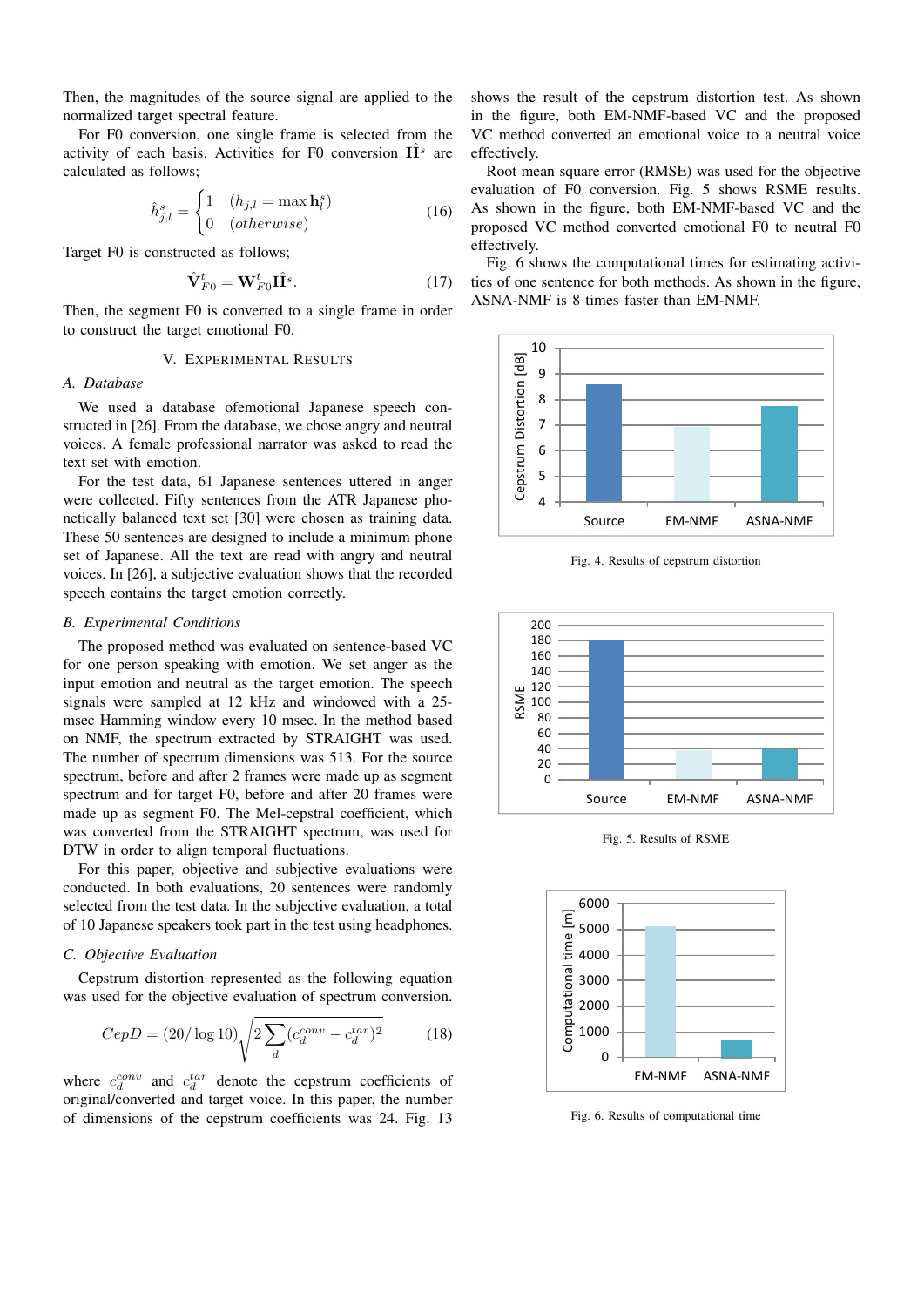

Fig. 7. Example of spectrogram spoken with anger



Fig. 8. Example of spectrogram spoken with neutrality



Fig. 9. Example of converted spectrogram

# *D. Subjective Evaluation*

Figs. 7, 8 and 9 show examples of spectrogram spoken with angry, neutral and converted voices, respectively. Figs. 10, 11 and 12 show examples of F0 spoken with angry, neutral and converted voices, respectively.

We performed a MOS (Mean Opinion Score) test as a subjective evaluation. The opinion score was set to a 5-point scale (5:very neutral 4: neutral, 3: fair, 2: angry, 1: very angry). Fig. 13 shows the results of the MOS test. "Source" implies an input angry voice from the database. "Target" implies a target neutral voice from the database. In "Spectrum", only the spectrum is converted to neutral using our method. In "F0", only F0 is converted to neutral using our method. In "Proposed", both the spectrum and F0 are converted using the method proposed in this paper. The error bars show 95% confidence intervals.

From "Source" and "Target" in Fig. 13, it is confirmed that the input and target speech data contain the emotion of anger and neutrality. The MOS of "Spectrum" and "F0" is around 2: angry. This result shows that converting the spectrum or F0 only is not effective. The MOS of "Proposed" is significantly better than "Source" and "Target", and its MOS is around 3 : fair. This result shows that our proposed method effectively converted an angry voice to a neutral voice.



Fig. 10. Example of F0 spoken with anger



Fig. 11. Example of F0 spoken with neutrality



Fig. 12. Example of converted F0



Fig. 13. Results of MOS test

## *E. Discussion*

From the objective evaluation, NMF-based VC can convert an emotional voice to a neutral voice. Our proposed ASNA-NMF is a little worse in spectrum conversion than EM-NMF, but there is no significant difference in F0 conversion. The computational time of our proposed ASNA-NMF VC is significantly higher than EM-NMF VC.

From the subjective evaluations, the converting spectrum of F0 only is not effective in emotional VC. This result shows that our VC method can convert the angry voice into the neutral voice.